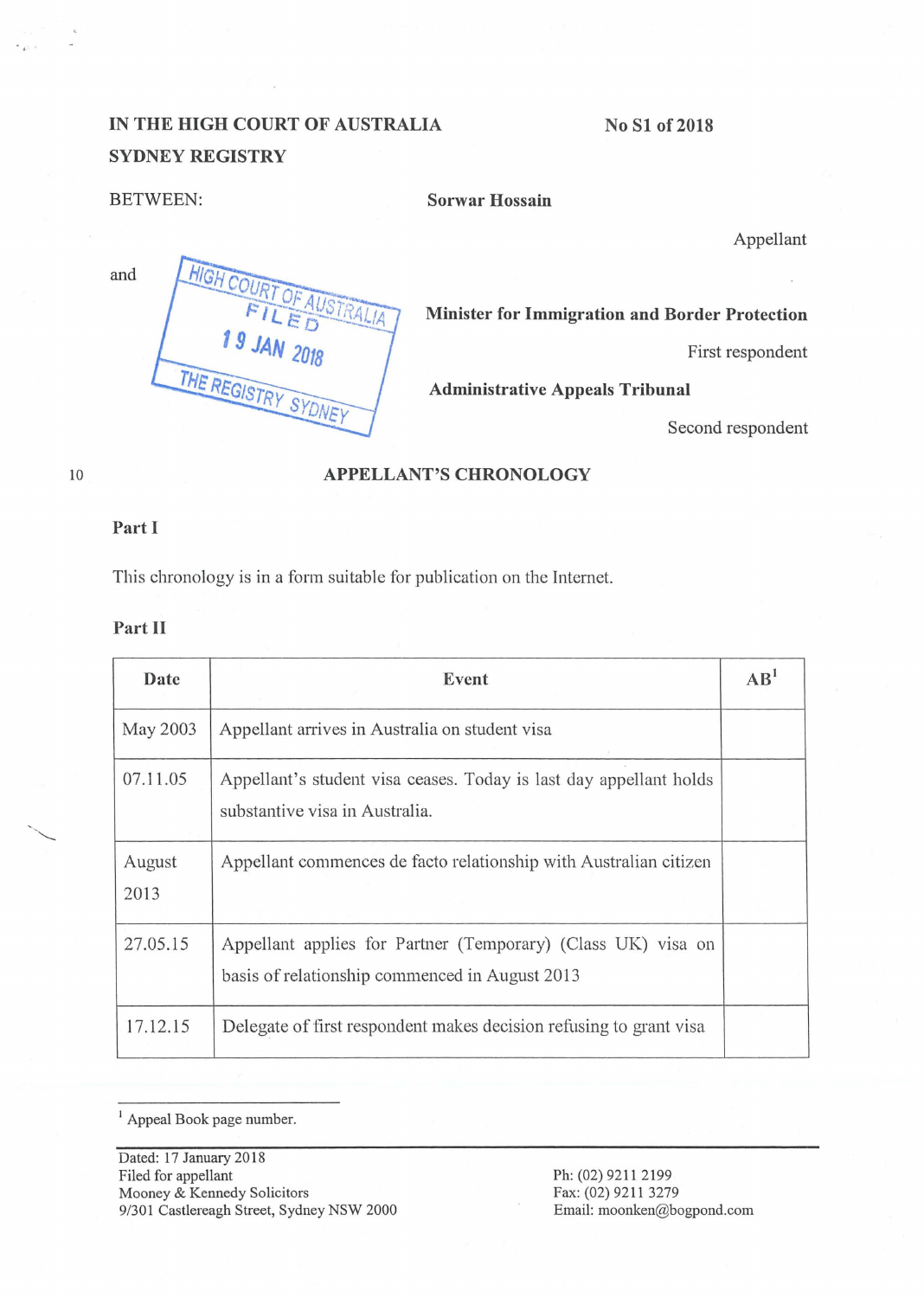| 03.01.16 | Appellant applies to second respondent (AAT) for review of first<br>respondent's decision                                                                                                                                           |  |
|----------|-------------------------------------------------------------------------------------------------------------------------------------------------------------------------------------------------------------------------------------|--|
| 25.02.16 | AAT makes decision affirming first respondent's decision not to<br>grant visa. One basis for decision is that AAT was not satisfied<br>that appellant had made appropriate arrangements to pay<br>outstanding debt to Commonwealth. |  |
| 24.03.16 | Appellant applies to Federal Circuit Court for relief in relation to<br>AAT's decision                                                                                                                                              |  |
| May 2016 | Appellant pays outstanding debt to Commonwealth                                                                                                                                                                                     |  |
| 11.07.16 | Hearing of application in Federal Circuit Court                                                                                                                                                                                     |  |
| 11.07.16 | Decision of Federal Circuit Court. Court finds jurisdictional error<br>in AAT's decision, exercises discretion to grant relief, quashes<br>AAT's decision and remits matter to AAT to be determined<br>according to law             |  |
| 28.07.16 | First respondent files notice of appeal in Federal Court                                                                                                                                                                            |  |
| 18.11.16 | Hearing of appeal before Full Federal Court                                                                                                                                                                                         |  |
| 25.05.17 | Judgment handed down by Full Federal Court. Full Court, by<br>majority, allows the appeal and sets aside decision and orders of<br>Federal Circuit Court.                                                                           |  |
| 22.06.17 | Appellant applies to High Court for special leave to appeal                                                                                                                                                                         |  |
| 13.12.17 | High Court grants special leave to appeal                                                                                                                                                                                           |  |
| 02.01.18 | Appellant files notice of appeal in High Court                                                                                                                                                                                      |  |

 $\frac{1}{\sqrt{2}}\frac{1}{\sqrt{2}}\frac{1}{\sqrt{2}}\frac{1}{\sqrt{2}}\frac{1}{\sqrt{2}}\frac{1}{\sqrt{2}}\frac{1}{\sqrt{2}}\frac{1}{\sqrt{2}}\frac{1}{\sqrt{2}}\frac{1}{\sqrt{2}}\frac{1}{\sqrt{2}}\frac{1}{\sqrt{2}}\frac{1}{\sqrt{2}}\frac{1}{\sqrt{2}}\frac{1}{\sqrt{2}}\frac{1}{\sqrt{2}}\frac{1}{\sqrt{2}}\frac{1}{\sqrt{2}}\frac{1}{\sqrt{2}}\frac{1}{\sqrt{2}}\frac{1}{\sqrt{2}}\frac{1}{\sqrt{2}}$